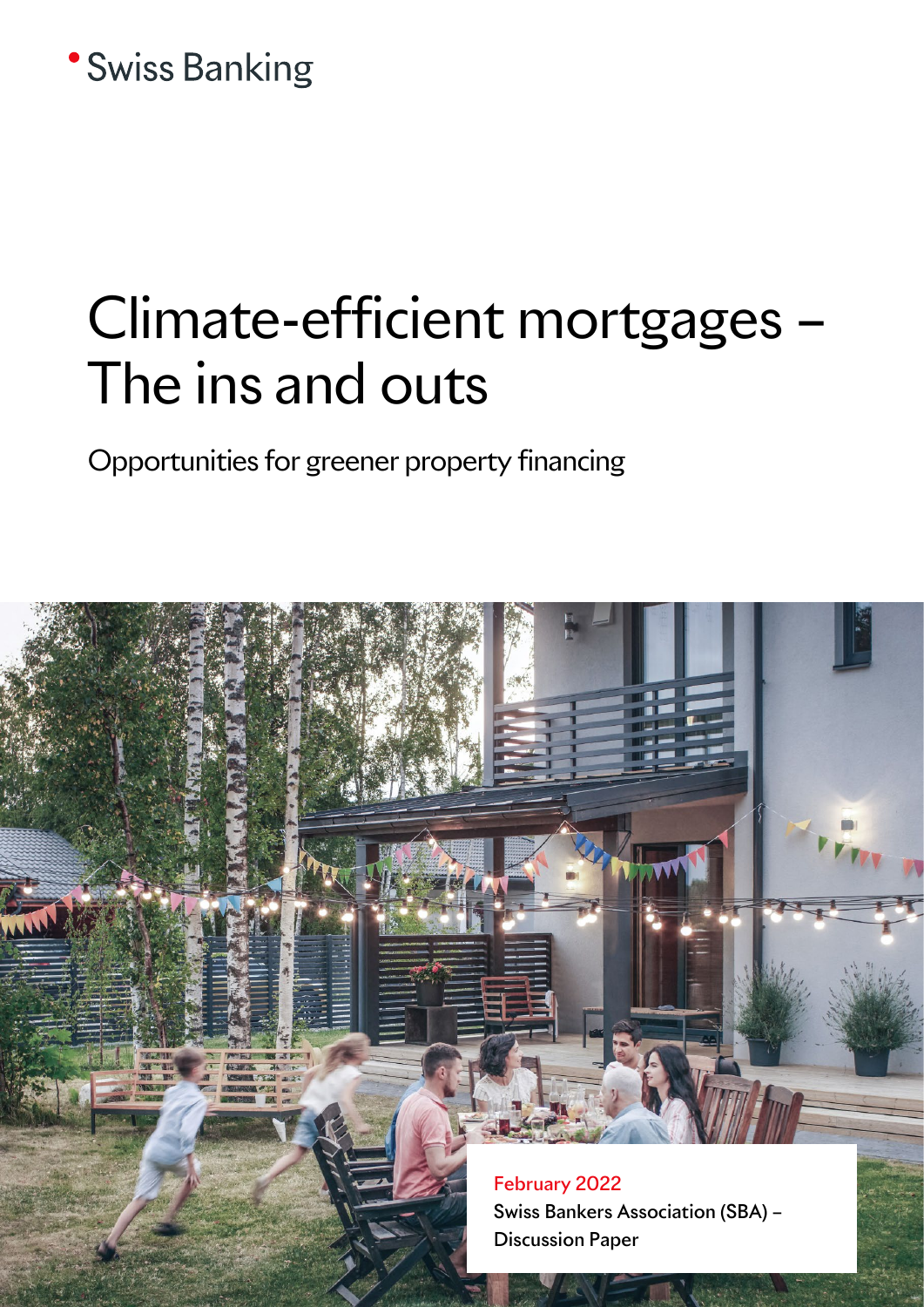### 'Swiss Banking

### **Key points at a glance**

- ⋅ Investments to improve the energy efficiency of properties must pay off more quickly to speed up the pace of renovation work and meet climate goals in the real estate sector. The emphasis here must be on the investment decision taken by property owners, supported by competent advice from their bank.
- $\cdot$  Many banks are already heavily engaged in actively promoting energy efficiency and providing appropriate advice to their clients. However, a combination of different factors is needed to ensure the climate goals applicable to real estate are achieved: stronger financial incentives, professional client advice, a precise regulatory framework, improved data availability and a higher level of digitalisation.
- ⋅ The Swiss Bankers Association (SBA) has identified four action areas where additional initiatives can be driven forward: more comprehensive client consulting, classification of climate-efficient mortgages, creating a suitable regulatory framework and maximising the potential of digitalisation.
- ⋅ SBA members are committed to working with all relevant stakeholders in the action areas identified to deliver concrete results as swiftly as possible.

#### **Introduction**

Many different measures are needed if Switzerland is to meet its targets for reducing CO<sub>2</sub> emissions by 2050. The priority is to identify the areas offering the most leverage so the right measures can be implemented.

Buildings are one of Switzerland's biggest sources of greenhouse gas emissions – especially carbon dioxide (CO2) – accounting for almost a third of the national total, just behind light road traffic (motor vehicles up to 3.5 tons). The average age of Swiss residences is around 45 years and, what's more, a large proportion of these homes were built before the Second World War. Two key factors significantly affect the carbon footprint of this building stock:

- ⋅ First, their heating systems are still mainly powered by fossil fuels and their efficiency worsens with age. Today, about two thirds of buildings are still heated by fossil fuels or (which is equally problematic) directly by electricity.
- ⋅ Second, the fabric of many buildings does not provide adequate protection against energy loss. Over a million homes urgently require upgrading to improve energy performance<sup>[1](#page-1-0)</sup>.

These two factors are the biggest source of  $CO<sub>2</sub>$  emissions from residential buildings and where suitable measures need to be concentrated. In some cases these emissions can already be drastically reduced by renovating the building fabric, upgrading heating systems and applying alternative new technologies. In terms of the overall energy profile, the energy supply can also be made more self-sufficient by installing independent power generation, such as a solar energy system.

Every year, only around one percent of Switzerland's buildings stock is currently being renovated to improve energy performance. According to current knowledge, this rate is not enough for Switzerland to

<span id="page-1-0"></span><sup>&</sup>lt;sup>1</sup> See: Swiss Federal Office of Energy - Building Programme - Annual Report 2020 (German only)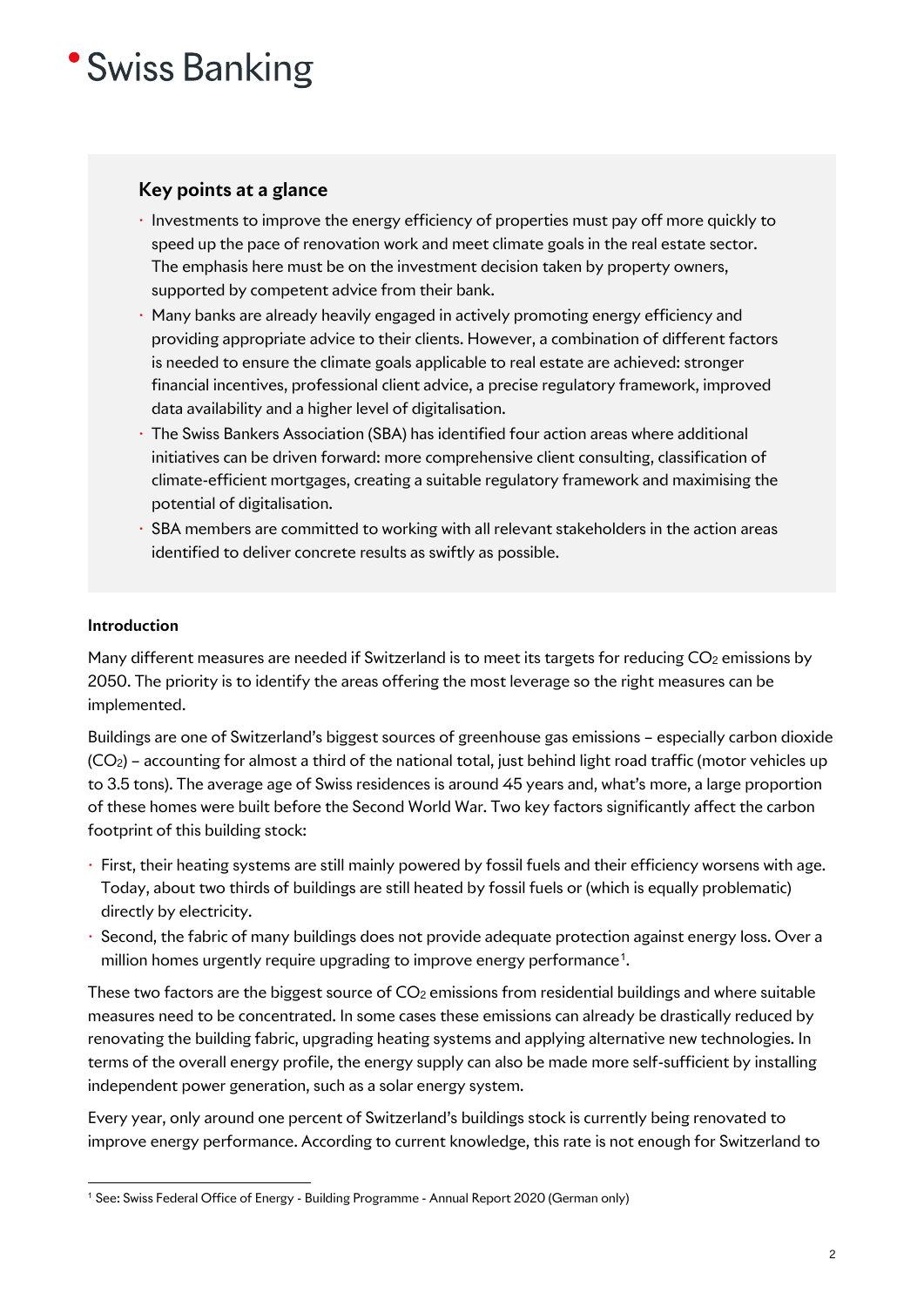## 'Swiss Banking

achieve its climate goals. Estimates show that, in this area alone, the renovation rate needs to be at least doubled through suitable measures, supported by a corresponding increase in capacity on both the financing and construction sides. The latter can partly be offset by the decrease in new construction, but also offers potential for market growth. The traditional argument that cutting ancillary costs creates sufficient incentive to raise energy efficiency does not therefore seem to have enough impact, partly because the polluter-pays principle is not fully applied to the carbon intensity of the various energy sources. In addition, the incentive for greater energy efficiency is lower for investment properties, especially compared with owner-occupied homes, as landlords pass on energy costs to tenants. All in all, it still takes too long for investments in energy efficiency to pay off financially. Action is needed to redress this "renovation backlog".

Incentives therefore need to be created in the housing market so as to encourage a marked increase in the speed of renovation and thereby raise energy efficiency.

This paper presents current thinking in this area and highlights areas where the financial sector can contribute towards improving the energy efficiency of residential properties.

#### **Considerations**

*Decisions to improve energy efficiency are taken by property owners, not by authorities, municipalities or banks. Relevant metrics and tangible, transparent incentives – including stimulus measures – are central to the decision-making process.* 

The main problem of greenhouse gas emissions is the difficulty in apportioning their negative effects based on the polluter-pays principle. Specifically, the price of  $CO<sub>2</sub>$  does not accurately reflect the environmental damage caused. If these greenhouse gas emissions had a "more accurate" price, the market would deliver the necessary emission reductions, but this is not happening at present. Until this obvious problem is addressed, additional measures can at best have a compensatory effect, but can also distort the market and push up costs due to complexity and bureaucracy. This threatens collateral damage in the medium to long term by reducing everyone's standard of living, which might in turn wipe out the intended incentives. As far as the real estate market is concerned, this means that any measure on the "micro level" could simply evaporate unless similarly targeted measures are taken on the "macro level" at the same time, ideally by setting a fairer "polluter-pays" price for  $CO<sub>2</sub>$  and any other greenhouse gas emissions. Consistent implementation of the polluter-pays principle is thus an integral part of the solution. In addition, from a risk-return perspective it is true to say that global warming presents a risk to both property owners and their successors (extreme weather events), and their effects are only likely to increase. And finally, societal pressure will also reduce the appeal of buildings with a large carbon footprint.

While the revised CO<sub>2</sub> Act was narrowly rejected at federal level, numerous concrete measures are already being taken at cantonal level. Effective application of the subsidiarity principle, coordinated on a case-bycase basis by the Conference of Cantonal Energy Directors (EnDK), is thus already in a position to deliver concrete, tangible changes. These measures taken at cantonal level should be suitably complemented and strengthened by a corresponding, nationally coordinated effort on the financing side.

Another potential consideration involves ways of distinguishing between different categories of mortgages. In view of the longevity, attractiveness and also risk profile (intrinsic value) of real estate, an approach that prioritises prudent resource use, and above all energy efficiency, should pay off not only for property owners and tenants, but also for institutions providing financing, in the form of lower risks and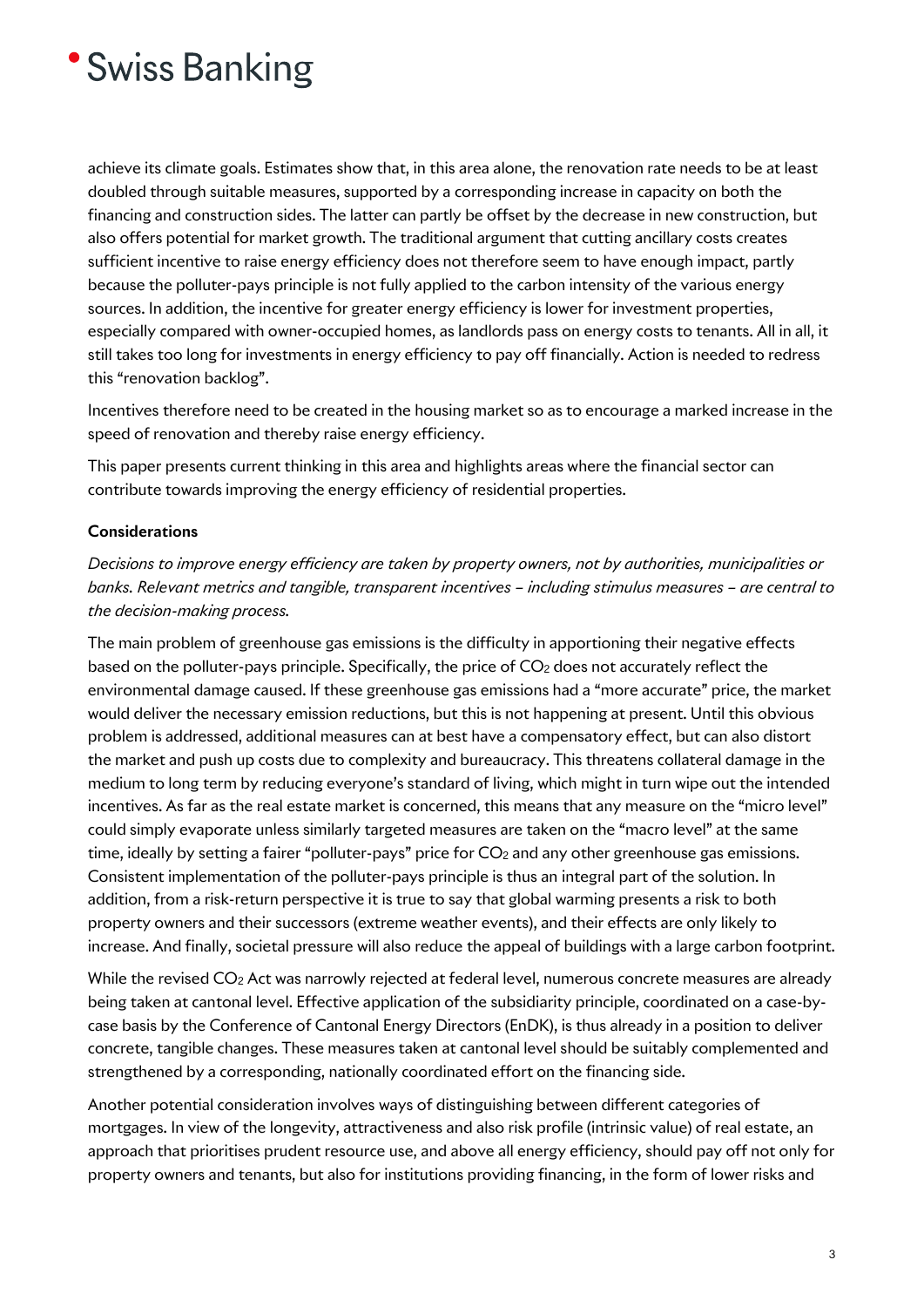## **Swiss Banking**

higher valuations. An approach based on sustainability and longevity should have a positive impact on the long-term value of a property. Under such conditions, the market logic would ultimately ensure that borrowers taking this approach enjoy **more attractive financing terms**. In the current situation, however, the market is not always able to play its role, for a number of reasons. The aim should therefore be to follow concrete approaches and work with the authorities to define standards that create proper market incentives.

This immediately raises questions about **data availability** and the level of digitalisation, without which it would be impossible to produce a clear classification of buildings and their financing or to measure the success of each measure over time. Banks currently offer various mortgage products for climate-efficient buildings. In every instance, the conditions are set by the banks themselves. However, corresponding financing volumes and their measurable impacts are sometimes difficult to measure even at the level of individual institutions.

In the market as a whole there is a wealth of **certificates**, although they tend to differ considerably in terms of standard and relevance. Here there is a need for a certain amount of standardisation and comparability, especially regarding  $CO<sub>2</sub>$  emissions as the most relevant metric (i.e.  $CO<sub>2</sub>/m<sup>2</sup>$ ). A suitable data base is therefore needed that enables comparisons and other analyses to be performed. "Climateefficient mortgages" must always have measurable impacts on a property's greenhouse gas emissions, energy efficiency and also life expectancy. The building certificate of the cantons (GEAK) merits attention here. This is already mandatory in some cantons when properties change hands and also attracts financial subsidies in many places. The GEAK is relevant in that it assesses the quality of the building envelope and the overall energy efficiency of the building technology in a comprehensive and standardised manner.

While concrete areas of action are opening up – with the active participation of many banks and other market players – at the level of individual clients, banks and the community at large, none of these potential measures will be sufficient or can be implemented quickly enough unless concrete steps are taken to improve overall market conditions at the same time. Another overriding question is whether there might be a way to cover the real estate sector within the framework of  $CO<sub>2</sub>$  certificate trading in such a way that the market already differentiates prices accordingly. This is where policymakers need to actively step in, with the support of the banking sector and other relevant stakeholders.

One thing is key, however: the decision to invest in improving energy efficiency lies with the property owner, in other words the bank client. So this decision needs to be taken whilst ensuring that all relevant aspects – such as current and anticipated incentives (for example existing subsidies, potential interest rate advantage, effect on the property's intrinsic value, lower ancillary costs, etc.) – are made transparent and fully explained to the client. As far as the bank is concerned, the focus must be on interaction with the client and competent advice. While all the other elements must complement each other seamlessly, the crucial point is the interaction between the client and the bank providing the financing.

The following section outlines possible measures on the political level ("macro measures") as well as the level of the banking sector ("micro measures"). Relevant action areas are then derived from these measures.

#### **Possible measures**

*All measures must help to ensure that investments in energy efficiency pay off sooner. For clients to reach a decision, there must be a clear discussion between them and the bank.*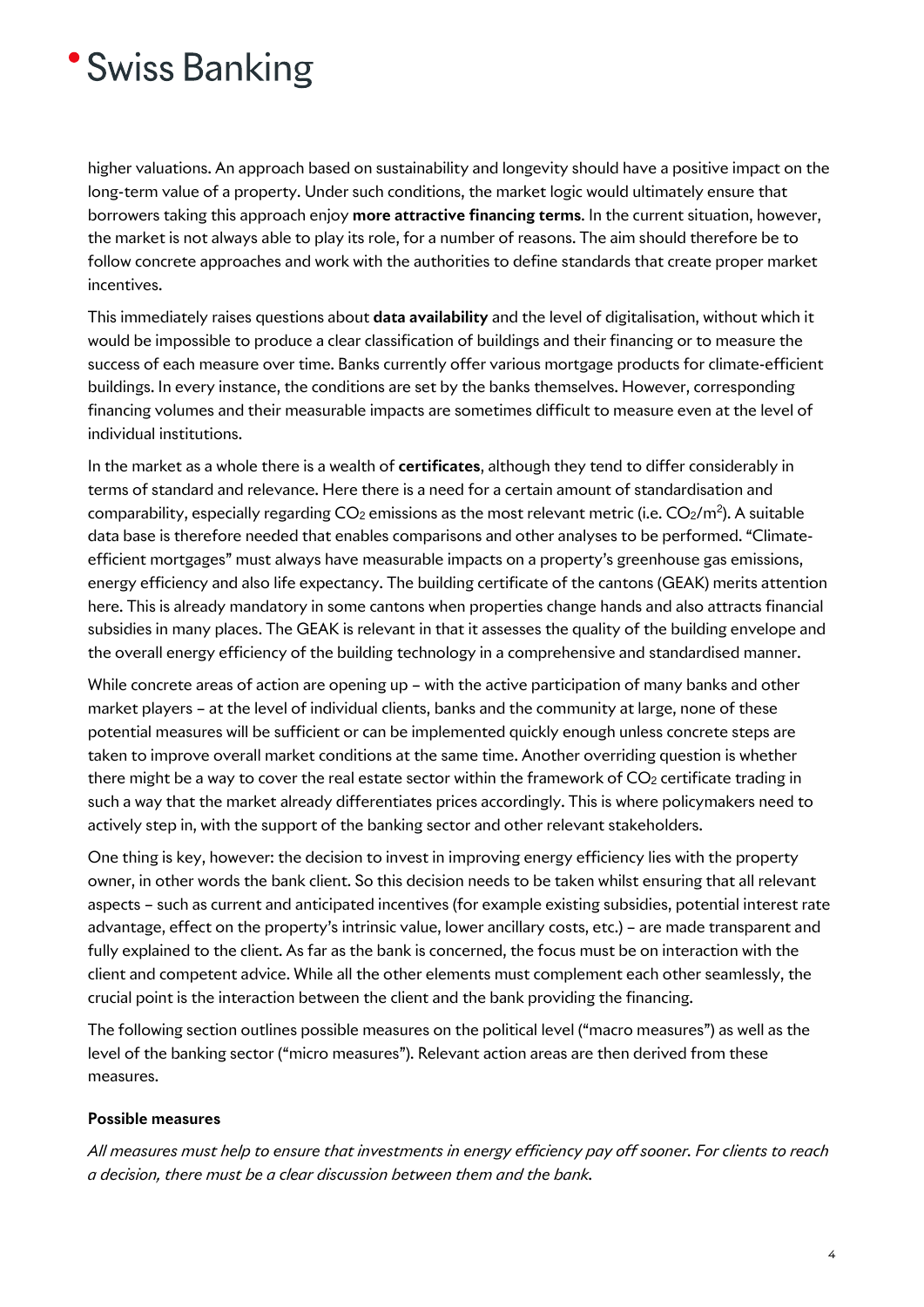# **Swiss Banking**

#### Macro measures: potential measures on the political level (federation, cantons and/or local authorities)

- $\cdot$  The long-term goal must always be to set the price for CO2 emissions to reflect the polluter-pays principle more closely. This will encourage more climate-friendly conduct in the marketplace. As far as the residential property market is concerned, this affects financing decisions for energy efficiency, but also covers other aspects such as "grey energy" (in other words, emissions while constructing a building or generating the energy source). Comprehensive coverage by means of CO2 certificates would be a good way to develop compensation and price differentiation with a corresponding incentive effect without having to rely on complex, detailed regulations.
- As is the case with extremely damaging chlorofluorocarbons (CFCs), it may be appropriate also to consider specific **requirements** (obligation to provide reasons, or bans), while at the same time allowing a transition phase. These requirements could apply to heavily polluting heating systems, such as a ban on those older than X years and powered by fossil fuels with excessive emissions. It makes sense, however, to combine such bans with incentives to encourage upgrading.
- ⋅ Specific **standards** to be set for new buildings (wherever possible no fossil fuels, or a net zero target for emissions from day one, for example).
- ⋅ Encourage property owners to invest and renovate more by means of financial **incentives**, such as targeted subsidies, expansion of the nationwide campaign to improve the energy efficiency of buildings ("*Gebäudeprogramm*"), guarantee models for additional debt, interest subsidies for "refurbishment loans" and tax benefits for measures to enhance or maintain energy efficiency.
- ⋅ Review and streamline the **building law framework**, especially the **permit system** (e.g. obligation to notify instead of obligation to obtain a permit for bore holes for geothermal heat pumps).
- ⋅ Widespread use and **financial incentivisation** of (energy) **certificates**, such as GEAK.
- ⋅ **Reduce subsidies for** activities that harm the climate.
- ⋅ **Standardisation and digitalisation measures** (e.g. building permits, land registry offices, building & housing registers, GEAK use, building requirements, subsidies, etc.) to improve the transparency, measurability and accuracy of the measures and create a basis for efficient reporting along the entire value chain. Efficient and low-cost access to central databases holding relevant data of sufficient quality is equally important. A bloated certification system, on the other hand, must be avoided. By contrast, an electronic "building ID" seems to be an effective use of digitalisation to create the conditions for measurability and eco-efficient conduct.
- ⋅ **A regulatory framework** to encourage eco-friendly conduct, for example by means of minimum standards for green buildings (e.g. for repayments) or crediting investments towards a property's market value.

#### Micro measures: potential measures at the level of bank branch/entire bank/individual loans

⋅ **Classification** of buildings and mortgages according to their eco-efficiency and based on an industry standard with defined criteria and key indicators (e.g. heating type, estimated  $CO_2/m^2$ ): this would offer clients greater transparency regarding the energy performance and improvement potential of their property. At the same time, an individual branch can further refine its risk management and also document its progress in the area of sustainability in a more transparent way. The classification system must allow for differences in the initial energy status of new and old buildings. While the emphasis for new buildings is likely to be on clear minimum construction standards, the focus for old buildings will be on the amount of CO<sub>2</sub> emissions saved through renovation.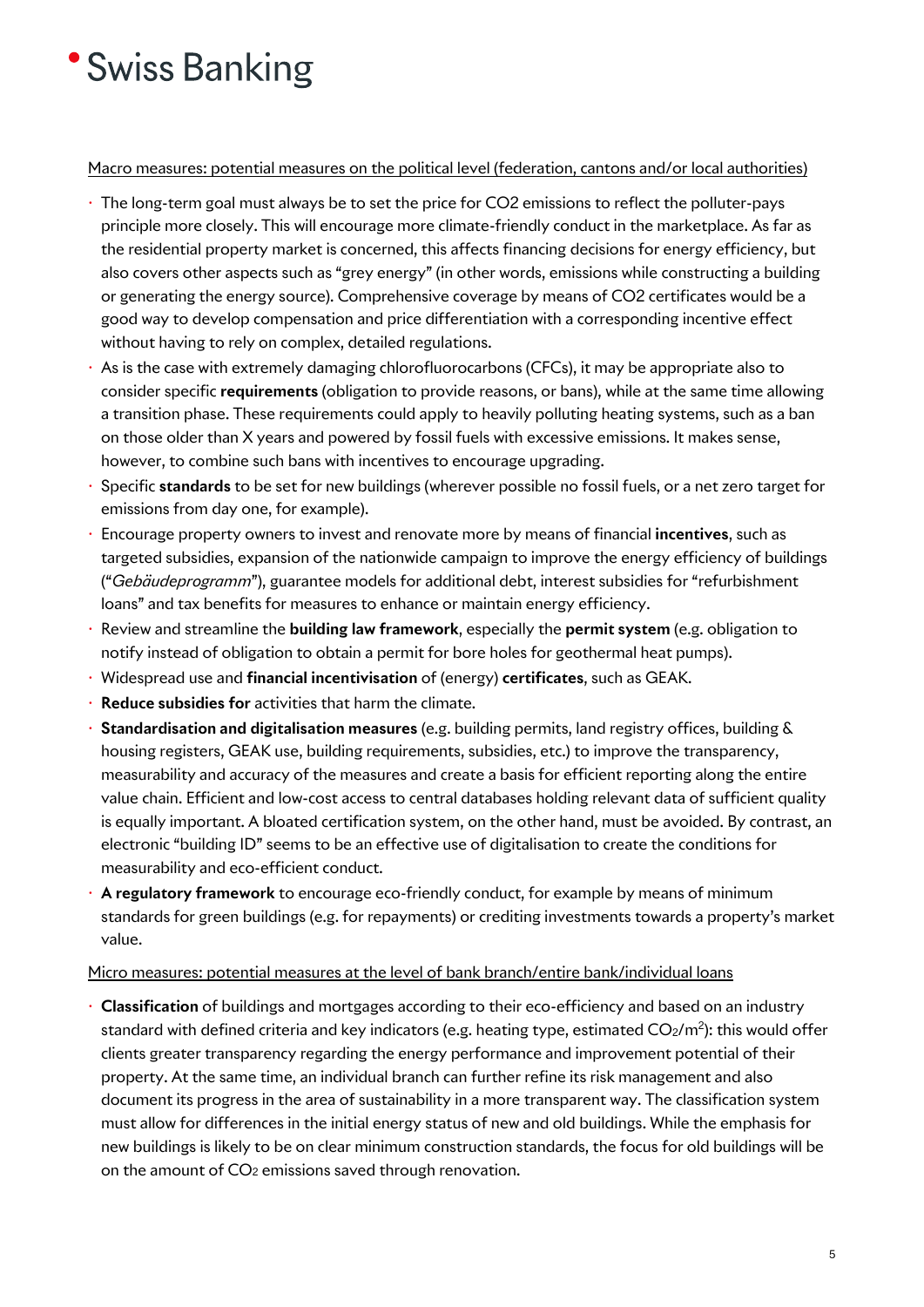# 'Swiss Banking

- ⋅ Development of an industry-wide, standardised **database** as a precondition for classification, assessment and reporting: all relevant stakeholders must also receive access (at reasonable terms) to the respective public and private data sources and also be able to interpret the data supplied in a uniform way.
- ⋅ **An overall regulatory framework** creates potential for cheaper loans, i.e. targeted risk-taking (for example through higher loan-to-value ratios or relevant add-on services).
- ⋅ **Reporting** (e.g. a bank's overall portfolio of single dwellings) along an established criteria matrix as soon as the database is available.
- ⋅ Processing of **additional securities** (e.g. guarantees that result in lower interest rates).
- ⋅ **Advisory process** to be specified, including the systematic inclusion of available incentives depending on the building location and other factors.
- ⋅ **Individual offers** according to the marketing and climate strategy of the bank providing the loan.
- ⋅ Promoting the **capital market eligibility** of climate-efficient mortgages, for example, by allowing covered bond issues to be graded according to climate efficiency.
- ⋅ **Cooperation with the real economy** for launching new combined products/offerings such as leasing of solar energy systems.

### **Conclusion**

All relevant stakeholders – in other words, policymakers, the community at large, authorities, banks and other players – must become actively involved so that CO2 reduction targets can be reached in house building and **investments in climate efficiency pay off more quickly**. In addition, certain measures must be tackled in a coordinated manner while others can (or must) be taken independently by individual stakeholders based on free competition and the principle of subsidiarity. Ultimately, however, the decision to improve energy efficiency always rests with the property owner, or client, and the focus must be on this decision.

Banks can – and should – concentrate their activities on those measures and areas that are in their immediate sphere of influence, have a measurable effect on client behaviour, do not undermine their competitiveness and provide a balanced cost/benefit ratio. Based on these premises, the SBA wants to develop – in some cases through collaboration with all other relevant players – solutions in the following action areas:

- ⋅ Action area 1 Expand the current client advisory service for planning and financing renovation work, including the training of staff and networking with specialised service providers, such as cantonal energy experts.
- ⋅ Action area 2 Develop a system for classifying climate-friendly mortgages:
	- ⋅ Establish the required database; incorporate and improve the comparability of existing certificates (including GEAK).
	- ⋅ Create efficient and low-cost access to central databases and third-party data sources (e.g. building & housing register) for all market players.
	- ⋅ Work with private providers of valuation models to establish how energy efficiency can be given more deliberate and long-term consideration when assessing properties.